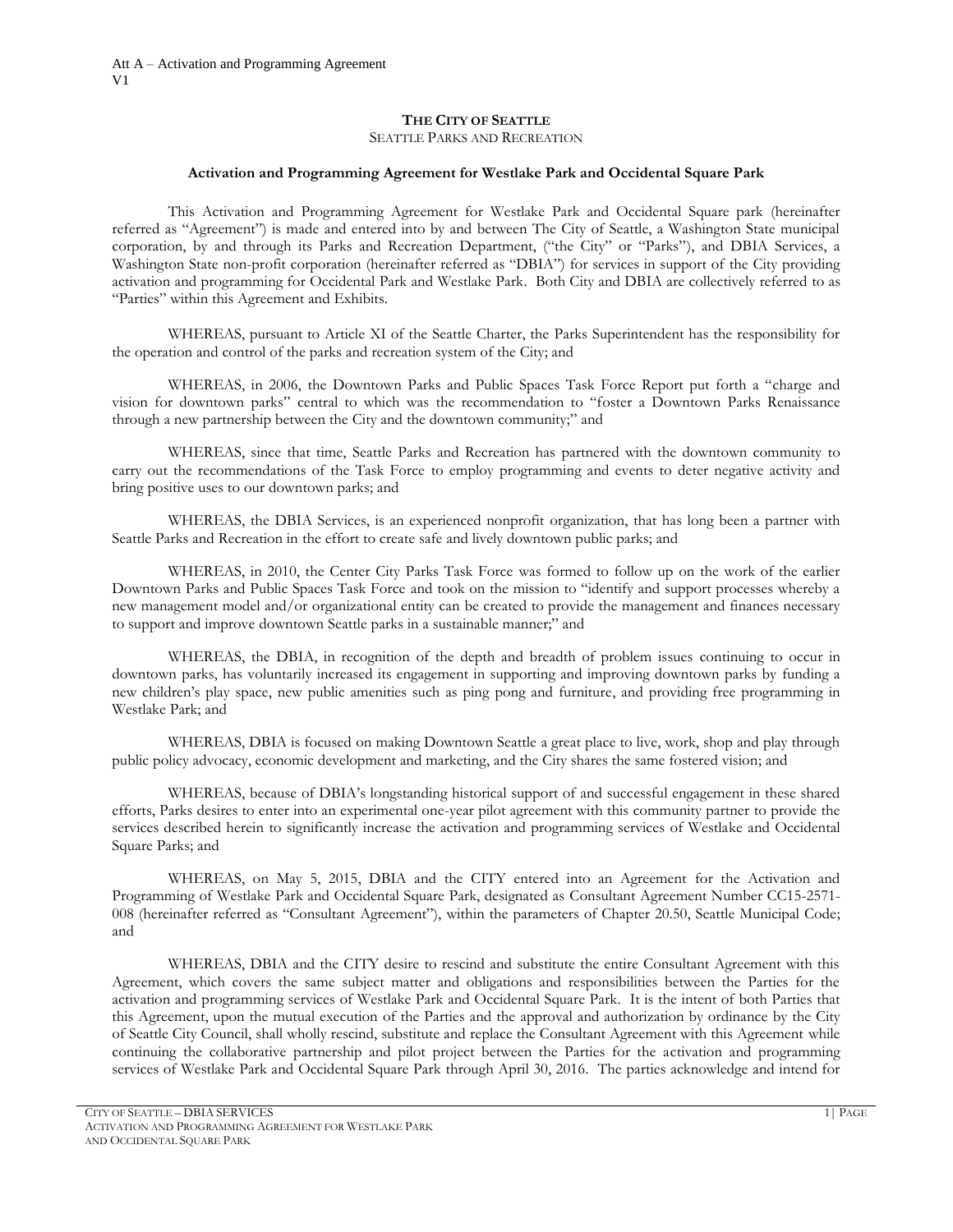this Agreement to sets forth the entire understanding and complete agreement between DBIA and the CITY, and all prior or contemporaneous agreements, undertakings, communications or representations of the parties with respect to the subject(s) contained herein this Agreement are null and void; and

WHEREAS, upon mutual agreement as set forth herein, DBIA will work in collaborative partnership with Parks for activation, programming and coordination services to assure that Westlake and Occidental parks are operated in an efficient and effective manner to increase opportunities for positive public use and enjoyment of these parks; and

WHEREAS DBIA acknowledges that this Agreement is a pilot in nature and subject to available City funding, which must be properly leveraged and efficiently used according to the terms herein, and all services shall be performed in strict compliance with all terms in this Agreement to ensure the positive, open, public use and enjoyment of Occidental Park and Westlake Park; and

NOW, THEREFORE, in consideration of the terms, conditions, covenants and performance by both Parties of this AGREEMENT and incorporated Exhibits contained herein, the City and DBIA mutually agree as follows:

# **1. DEFINITIONS FOR THIS AGREEMENT**

- "Activation" means providing semi-permanent or regularly available amenities such as moveable furniture, seasonal flowers, ping-pong tables, temporary art, information kiosks, and other tasks and activities set forth in the Scope of Work that shall create a welcoming atmosphere and encourage people to use the park for positive reasons.
- "City" means the City of Seattle, a municipal corporation and its elected officials and any department or subdivision thereof, including without limitation, the Parks and Recreation Department.
- "Citywide Special Events" means events permitted by the City of Seattle Special Events Office.
- "DBIA Services" means the Washington State non-profit corporation organized under RCW Chapter 24.03.
- "Effective Date" means the date this Agreement is executed by both parties, provided that the term of this Agreement shall retroactively begin as of May 5, 2015, the date of the mutual execution of the Consultant Agreement between the Parties, and end on April 30, 2016
- "Expressive activity" means conduct protected by the First Amendment primarily intended to convey a particularized message and is likely to be understood as such in the surrounding circumstances. The principal object of expressive conduct is the expression, dissemination or communication by verbal, visual, literary or auditory means of opinion, views or ideas. Expressive activity includes, but is not limited to, public oratory and the distribution of literature, including the assembly of person for such purposes. All expressive activity shall include, without limitation, all such activity that occurs on City property, including at Occidental Park and Westlake Park.
- "Free speech activity or event" means an event that includes expressive activity as one or more of its stated purposes.
- "Parks" means the City of Seattle Parks and Recreation Department.
- "Programming" means scheduled activities and entertainment and associated staffing that bring participants to the park, including without limitation, musical performances, yoga classes, chess tournaments, or other open public activities.
- "Occidental Park" or "Occidental Square Park" means the City property as defined in ATTACHMENT F.

"Westlake Park" means the property as defined in ATTACHMENT F.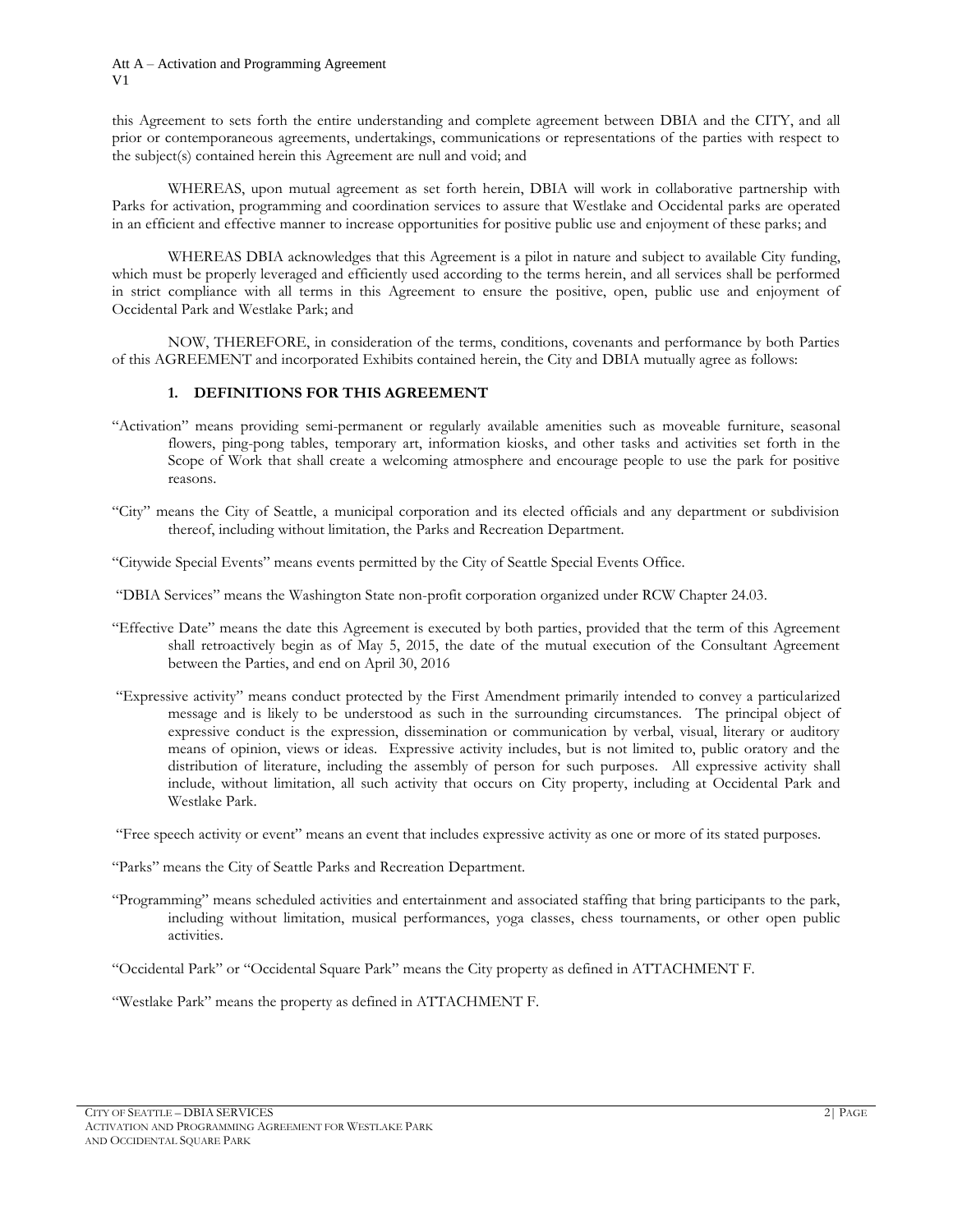Att A – Activation and Programming Agreement V1

# **2. TERM OF AGREEMENT**

The term of this Agreement shall retroactively begin on May 5, 2015, the date of the mutual execution of the Consultant Agreement between the Parties and end on April 30, 2016, unless terminated earlier under the provisions herein.

# **3. SCOPE OF WORK**

The scope of work of this Agreement is as described below and as further defined in **EXHIBIT A**:

# **A. Programming and Activation Services of Occidental Square Park and Westlake Park**

- i. DBIA will provide services for, and on behalf of Parks, related to the primary activation and programming of Occidental Square Park and Westlake Park that is above and beyond the baseline programming generally provided by Parks, as defined below under Section 4. PARKS RESPONSIBILITIES: Operations of Occidental Square Park and Westlake Park, of this Agreement.
- ii. DBIA will manage permitting and scheduling of activation, programming, concessions and vending, and events in Occidental Square Park and Westlake Park, except expressive activities and Citywide Special Events and those events and activities to be provided by Parks as part of its baseline programming. DBIA will notify Parks immediately upon the receipt of a permit application for any free speech requests in accordance to the instructions set forth in **EXHIBIT B**.
- iii. DBIA's responsibilities will include acting on public requests for events and activities other than free speech events and baseline programming performed by Parks. DBIA shall only apply fees as set forth by Parks in the Fee schedule included in **Exhibit B**. DBIA shall not be required to pay any City permit fees during any activation and programming events sponsored by DBIA.
- iv. DBIA will work with permit applicants to ensure their events and activities are appropriate for the appliedfor park, comply with all applicable city policies, rules, laws, and regulations, and configured in such a way as to fit successfully within the overall operation of the park.
- v. DBIA will maintain an electronic calendar for both Occidental Square Park and Westlake Park that is accessible to Parks staff and shows accurate and detailed information about all scheduled events, programs, and activities. The calendar will indicate start and end times including set-up and take-down times if relevant, siting within the park, expected attendance, equipment, and other information that may be requested by Parks to allow Parks to manage maintenance, park ranger, and free speech issues in a wellinformed manner.
- vi. DBIA and Parks will work together to coordinate the permitting by DBIA of events and activities not related to free speech and the permitting by Parks of free speech events as described in **EXHIBIT B**.
- vii. DBIA shall immediately correct any unsafe physical conditions to Occidental Square Park and/or Westlake Park that result from its performance of services under this Agreement, or notify the Department of any potentially unsafe conditions, as well as any potentially unsafe conduct that it observes.
- viii. Representatives of DBIA and Parks shall, at a minimum, meet monthly and at such other times as may be required by Parks or DBIA to review DBIA's performance, and Parks service levels under this Agreement, and discuss any problems or emerging issues.

# B. **Activation and Programming Services: First Amendment Activities Protected**

- i. Parks will regulate the permitting, and maintain responsibility of all free speech activities and events in Occidental Square Park and Westlake Park, in accordance with applicable City rules and regulations.
- ii. DBIA recognizes that Westlake Park and Occidental Park are traditional public forums for purposes of the First Amendment of the U.S. Constitution and Article 1, Section 5 of the Washington Constitution.
- iii. DBIA will comply with Parks instructions regarding any rules, policies or practices or actions of DBIA relating to free speech events occurring in the parks.
- iv. DBIA will follow all City policies, practices, rules and laws regarding the regulation of speech in City parks that are provided to DBIA by the City.
- v. DBIA will work cooperatively with Parks to accommodate free speech events and will provide Parks with clear and accurate information regarding time, location, equipment, and expected attendance for events and programming scheduled by DBIA so that Parks may determine whether the available space can accommodate a free speech event.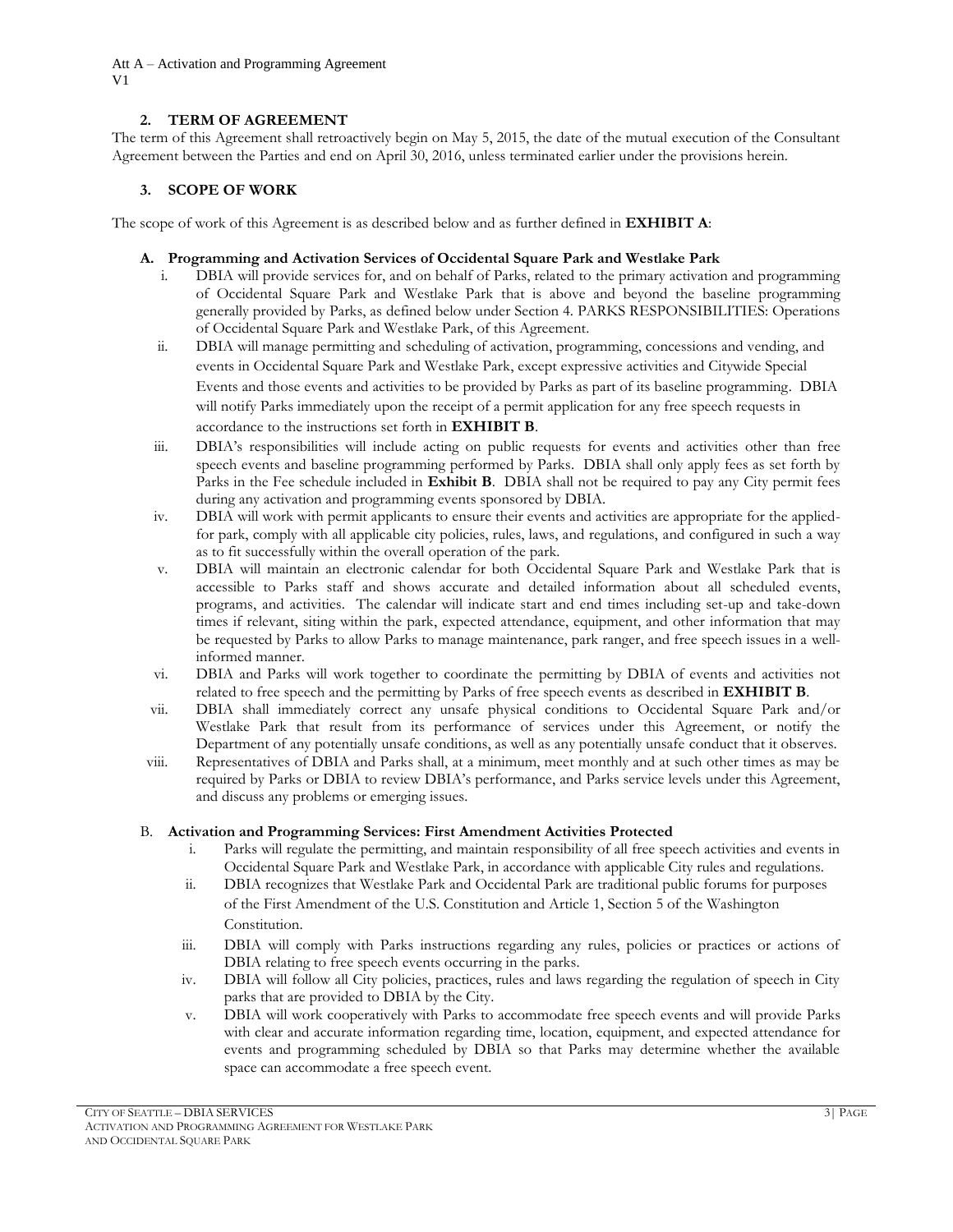- vi. DBIA shall configure amenities and furniture in such a manner as to allow free speech events such as rallies and assemblies to occur safely.
- vii. DBIA will designate a "Speakers Corner" in Westlake Park that will be available for non-permitted First Amendment events and will provide signage that notifies groups and individuals of its availability. In performance of all other services in this Agreement, DBIA agrees not to regulate or manage Expressive activity or other First Amendment activities in Westlake Park and Occidental Park.
- C. **Additional Services:** DBIA will provide the following additional services, including but not limited to:
	- Providing at DBIA's discretion and own cost, new furniture and amenities to Occidental and Westlake Park necessary to support, promote, and facilitate any activation and programming services provided by DBIA. Any and all new furniture and amenities added to the parks by DBIA will comply with the principles and thresholds defined in **EXHIBIT C**.
	- ii. Providing security services to protect property purchased by DBIA to ensure effective operation of programs and events.
	- iii. Providing supervision and oversight services to ensure sufficient personnel and general staffing necessary to promote and support the effective operation of programs and events.
	- iv. Developing, permitting, managing, and maintaining responsibility for, and maintaining liability for food and beverage concessions in Occidental Square Park and Westlake Park.

DBIA will invite Parks to participate in the planning and review of creative collateral materials related to the general branding of the activation and programming events, including logos, signage, and website, but shall be authorized to develop event, programming, and social media collateral so long as said materials apply to the proposed City approved collateral materials and do not reflect a branding of the Occidental Square Park and Westlake Park or involve the use of the City of Seattle or Seattle Parks and Recreation's name, logos, likeness or images without written approval.

# **D. Additional Maintenance and Beautification to Support Activation and Programming**

- i. In accordance with **EXHIBIT B**, DBIA may, at its discretion and own cost, purchase, or fund the purchasing of plantings, planters and other non-capital assets to add to the beautification of Occidental Square Park and Westlake Park. DBIA shall not undertake any improvements, additions, alterations or changes to Occidental Square Park or Westlake Park or appurtenant facilities that fall outside the principles and thresholds defined in **EXHIBIT C** without the prior, written approval of Parks.
- ii. When added amenities and/or increased programming results in a greater need for maintenance beyond the current baseline described in **EXHIBIT D**, to the extent available, DBIA will provide funding to Parks to accomplish the necessary work, based on current labor protocols and service levels indicated in **EXHIBIT D**.
- iii. DBIA reserves the right to provide limited maintenance such as litter pick-up, garbage-liner replacement, provision of recycling/compost, and wiping down of furniture to support programming and activities, if necessary.
- iv. DBIA may recommend changes to the basic look and design of the Occidental Square Park and Westlake Park, including the location of benches, signs, and other permanent or semi-permanent features, which may generally be implemented by Parks to collaboratively implement this Agreement, provided any DBIA recommendations are consistent with the programming and aesthetic vision as outlined in **EXHIBIT C** and do not exceed the threshold of maintenance and beautification described therein.

# E. **Financials and Measurements**

- i. DBIA will report to Parks on a quarterly basis, the outcomes, measurements and assessments as set forth in **EXHIBIT E**, and including a detailed revenue, cost and expense report in a form acceptable to the City. If the Superintendent does not approve the Quarterly Report, DBIA shall take all corrective action and submit a revised report to the Superintendent for review and approval.
- ii. DBIA and the City agree that the attached and incorporated **EXHIBIT D** establishes measurable levels of service that include maintenance, infrastructure repairs, the presence and enforcement actions of Park Rangers. Such levels shall reflect a "maintenance of effort" standard under which Parks' support for functions and responsibilities reserved for it under this agreement represent not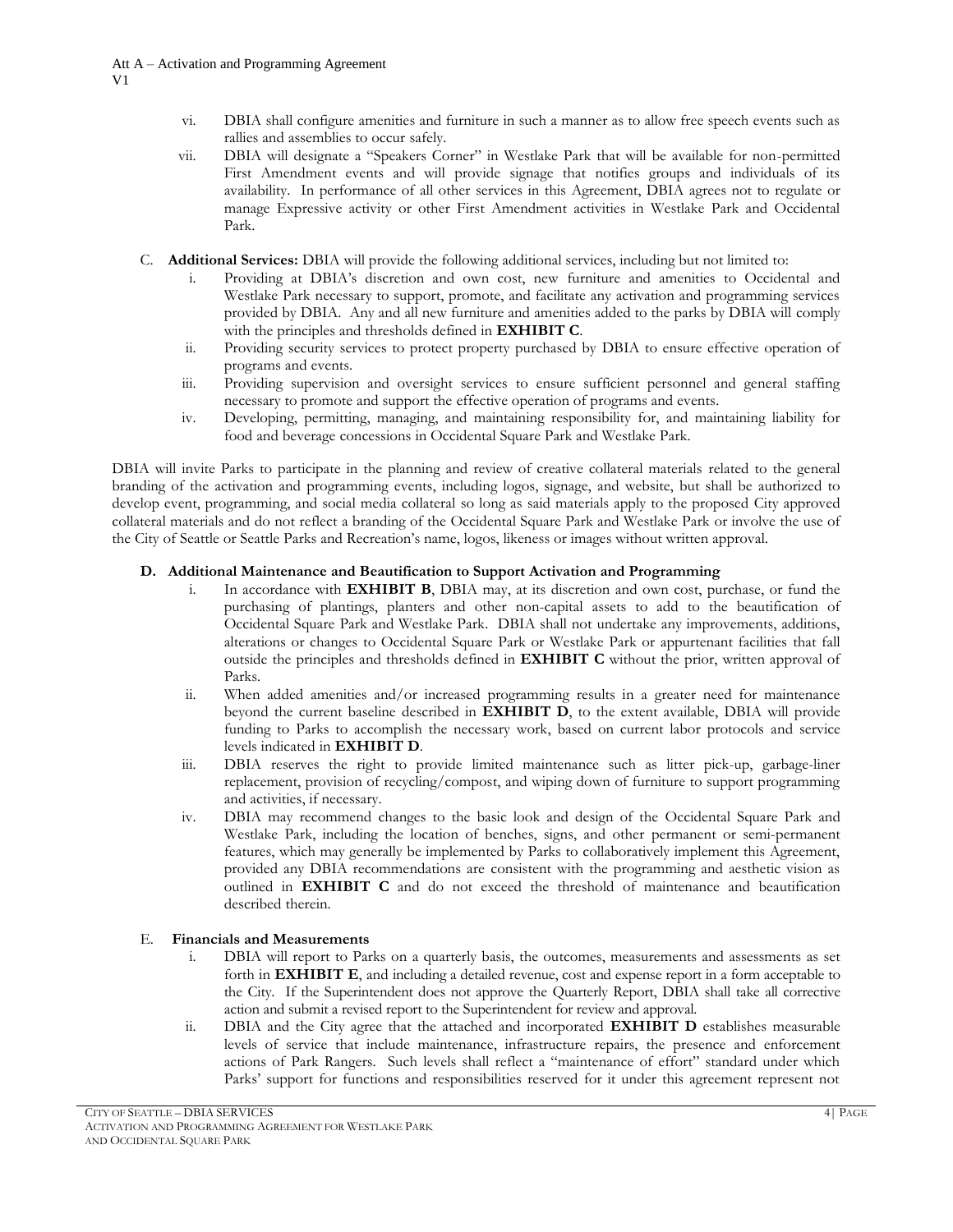less than its commitment to other similarly situated, highly utilized or maintenance intensive Parks assets. Under no circumstances shall resources provided by or through DBIA result in or justify reductions in Park's support for its own functions and responsibilities. DBIA acknowledges that Parks maintenance and park ranger activities are budget-related and are subject to the City's needs and funding limitations.

- iii. Parks shall, on a quarterly basis, provide DBIA a report of measurements regarding maintenance and park ranger activities as set forth in **EXHIBIT D**.
- iv. DBIA funding sources will meet a ratio of a minimum of three private sector dollars to every one Parks dollar and this will be documented in DBIA's financial reporting.
- v. DBIA will provide parks with a copy of its parks-related financials as reported on DBIA's yearly tax filings for 2015 and 2016, and as set forth below in the financial reporting requirements of this Agreement.
- vi. All funds raised and collected by DBIA will be applied towards programming and activation of the Occidental Square Park and Westlake Park (as described in **EXHIBIT A**), and will be subject to the Financial and Accounting Procedures set forth in Section 11 of this Agreement. Until the expiration or termination of this Agreement, the City temporarily assigns to DBIA, the City's right to collect revenues from permit fees and/or revenue generating activities occurring within Occidental Square and Westlake Park related to activation and programming activities, and limited authorization for DBIA to apply such revenues directly towards paying for or offsetting of DBIA's costs of performing activation and programming services within Occidental Square Park and Westlake Park. DBIA will adhere to the Financial and Accounting Procedures set forth in Section 11 of this Agreement for collection of all revenues collected from permit fees and/or revenue generating activities. To the extent any revenues are collected by DBIA from permit fees and/or any revenue generating activities occurring within Occidental Square Park and Westlake Park (excluding revenue derived from sponsorships, pass-through payments of BIA collections, contributions, donations and grants from other city or other public, private or non-profit entities to DBIA) and remain unspent by DBIA at the time of the expiration or termination of this Agreement then all such revenues shall be remitted by DBIA to Parks within 5 business days of the expiration or termination of this Agreement.

# **4. CITY's RESPONSIBILITIES:**

# **A. The City's Collaborative Programming and Activation of Occidental Park and Westlake Park**

- i. Parks will utilize DBIA Services in the role of permitting and scheduling activation and programming activities and events, except those related to free speech events, and Parks baseline programming at Occidental Square Park and Westlake Park. Parks will immediately forward any and all requests for event permits in Occidental Square Park and/or Westlake Park, except free speech events, to DBIA.
- ii. DBIA and Parks will coordinate permitting of the Occidental Park and Westlake Park and mutual notification of permitting activity as described in **EXHIBIT B.**
- iii. In the event that Parks receives complaints regarding the performance of DBIA staff, the Parties shall appoint representatives to meet and confer on strategies for improving staffing and/or customer service.

# **B. City's Operations of Occidental Park and Westlake Park**

Parks will continue to provide the following operational, activation and programming services currently provided in the Occidental Park and Westlake Park, as defined in **EXHIBIT D**, and including without limitation:

- i. Summer Programming and Events:
	- Dancing til Dusk in Westlake. 6-9:30PM: July 14th, 21st, 28th, August 4th, 11th, and 18th, Dancing til Dusk in Occidental Square. 6-9:30PM: July 9th and 16th, Sunday Family Fun Days in Westlake. 10:30AM-2:30PM: Sundays, July14th- August 23rd, Chess Tournaments in Occidental Square. 9:00AM-4:00PM: July 25th and August 15th
- ii. Cleaning the parks on a daily basis and maintaining basic infrastructure
- iii. Providing Park Rangers for a uniformed and positive presence and commitment to deterring Parks Code violations through education, diplomacy, trespass warnings and collaboration with the Seattle Police.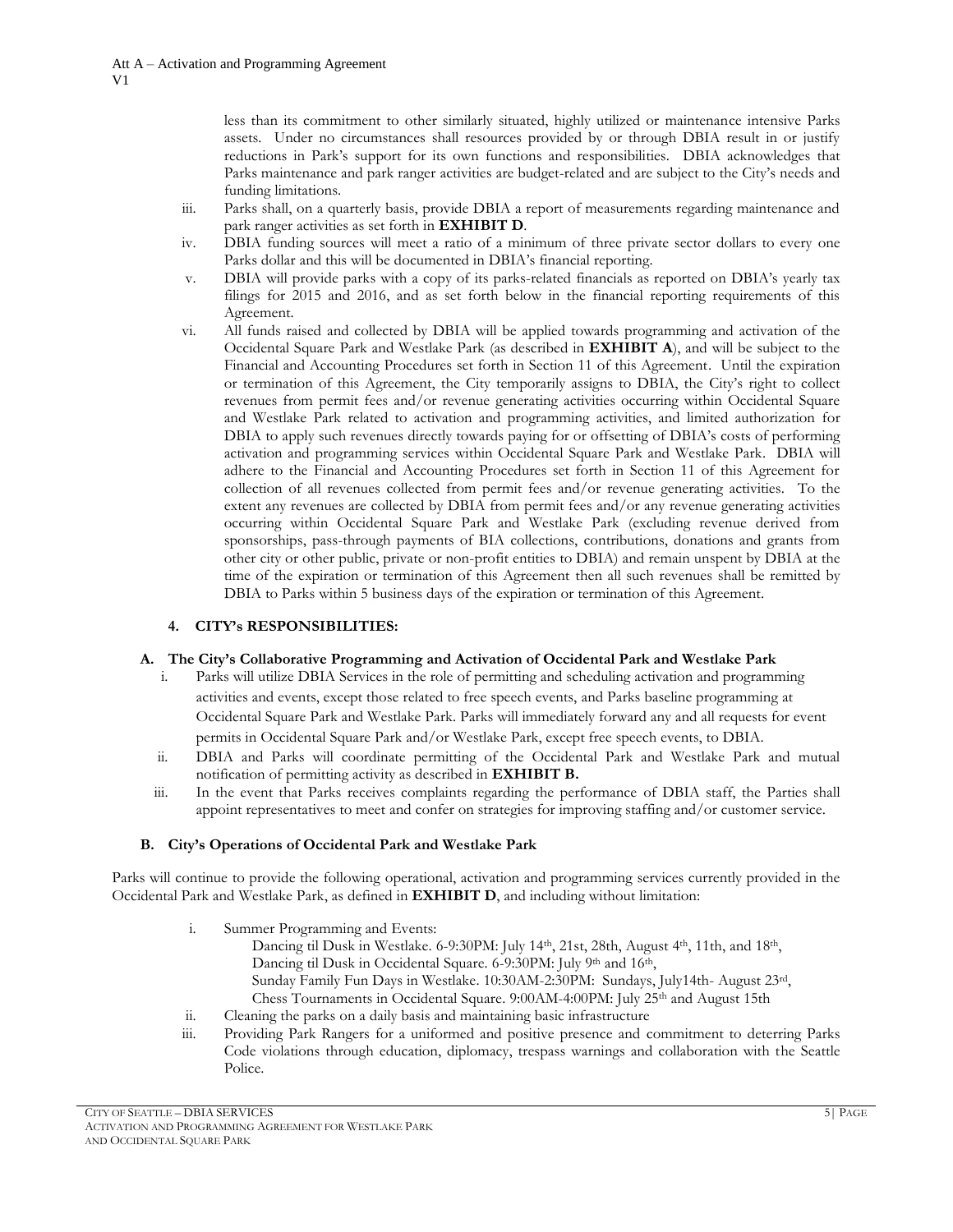- iv. Supporting large public space activation events, such as Out to Lunch and Movies in the Park, through the provision of Parks equipment, such as seating and staging, as available and as further described and outlined in **EXHIBIT D**.
- v. Continuing to work with SPD to strengthen collaborate efforts between police officers and park rangers. Parks will provide DBIA with a copy of any written agreement between Parks and SPD that is applicable to DBIA's activation and programming services of Occidental Park and Westlake Park as soon as such agreement is finalized.

# **5. PAYMENT**

Total compensation by the City to DBIA under this Agreement shall not exceed sixty thousand dollars (\$60,000) unless modified by a written amendment to this Agreement. In performance for services or purchases under this Agreement, DBIA will be compensated by the City within 15 working days of Effective Date of this Agreement in one lump sum payment for all rates, expenses, costs, and any other amounts incurred by DBIA to provide activation and programming services. Both Parks and the City agree that full consideration for this Agreement has been exchanged between the Parties under the prior Consultant Agreement, which is being substituted by this Agreement, and therefore, shall be fully and wholly received between the Parties under this Agreement. All work related to completing the Scope of Work referenced in Section 3 of this Agreement performed by DBIA under the Consultant Agreement prior to the execution of this Agreement is hereby retroactively ratified and eligible for reimbursement by the City, subject to Parks' review and approval of invoices submitted by DBIA and all other applicable terms and conditions set forth in this Agreement.

# **6. TAXES, FEES, and LICENSES**

DBIA shall pay and maintain all applicable fees, licenses, assessments, permit charges and other business charges and requirements to perform the professional services in this Agreement. Each party will be responsible for payment of any applicable taxes owed by it and arising from this Agreement. As authorized by SMC, the Director of Finance and Administrative Services may withhold payment pending satisfactory resolution of unpaid taxes, fees, licensures and other permit and business charges due to the City.

# **7. ACCEPTANCE AND TRANSFER**

For purposes of DBIA providing activation and programming services, prior to the Effective Date of this Agreement, DBA has made an inspection of Occidental Park and Westlake Park, and related fixtures and facilities and hereby accepts the condition of them for purposes of this Agreement on an "as is" basis and as described in the "Walk Through Report", attached as Exhibit F. Throughout the term and performance of this Agreement, DBIA shall keep and maintain in good, operable, usable and sanitary order and repair all amenities, facilities, and aspects of the Occidental Park and Westlake Park that DBIA utilizes while providing activation and programming services. Upon termination or expiration of the Agreement, all employees and agents of DBIA shall vacate the premises of the Occidental Park and Westlake Park in a condition substantially similar to that described in the Walk Through Report, excepting normal and reasonable wear and tear, and shall have no further rights or duties thereon, except to ensure and organize a proper transfer of the premises, Parks-owned equipment and property, records, all inventories, and funds or revenues (if applicable) of the Occidental Park and Westlake Park back to the City. DBIA will maintain a current list of publicly recognized sponsors, vendors, and Permittees of programming and activation services at Occidental Park and Westlake Park and surrender such to the City upon transfer.

# **8. COMPLIANCE WITH LAWS**

DBIA, at no expense to the City, shall comply with all laws of the United States and Washington, the Charter and ordinances of the City of Seattle; and rules, regulations, orders and directives of their administrative agencies and officers. Without limiting the generality of this paragraph, DBIA shall comply with the requirements of this Section.

- A. Public access: Occidental Park and Westlake Park shall remain public property, with public access governed by applicable city rules, policies and laws, and nothing in this Agreement shall affect or limit the nature of open and public access to Occidental Park and Westlake Park.
- B. DBIA shall follow all city laws, including all aspects of the Parks Code and the Department of Planning and Development's Sign Code, and codes pertaining to off-premises advertising.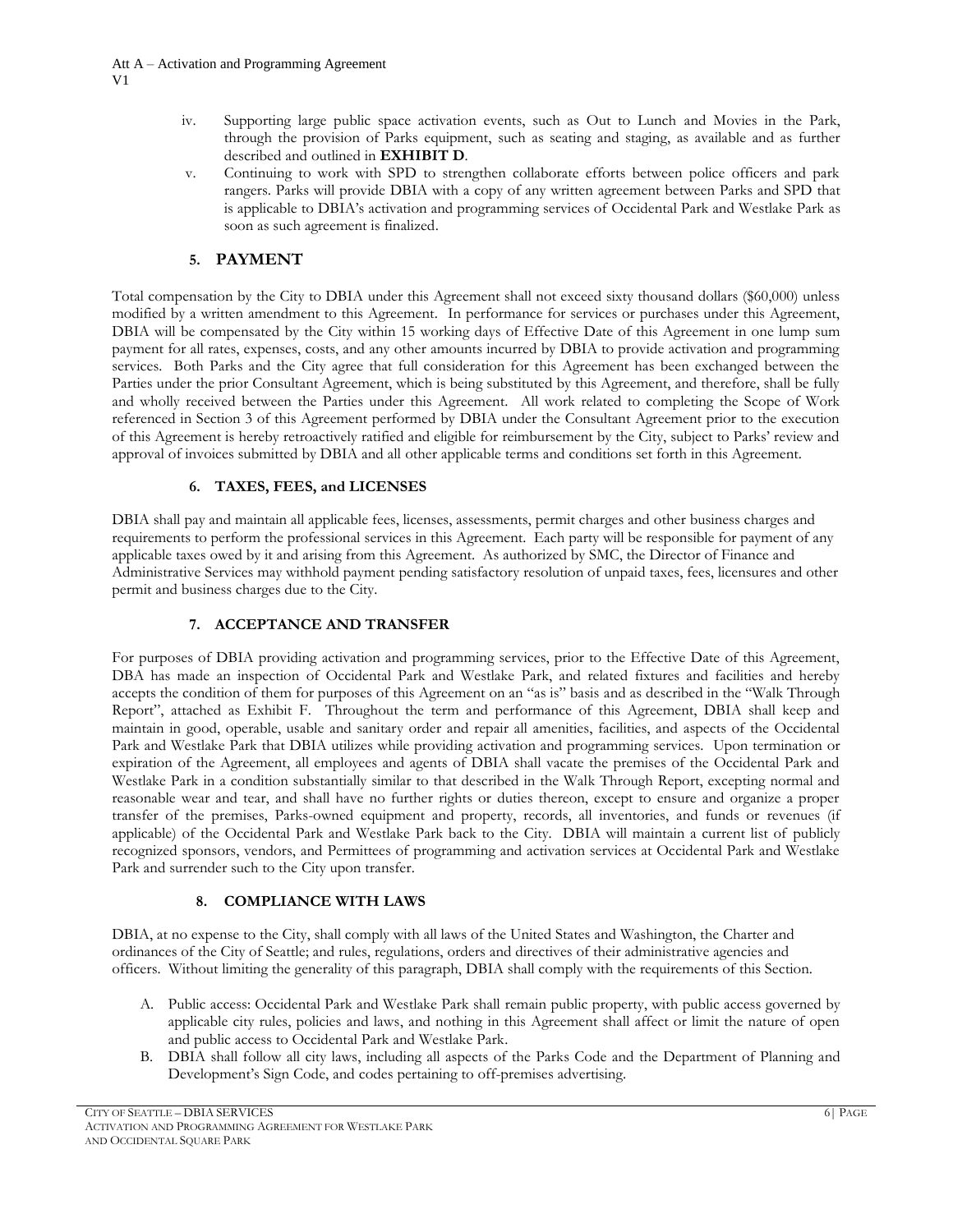#### Att A – Activation and Programming Agreement V1

C. DBIA shall obtain all required permits or licenses from the appropriate regulatory agency before undertaking any regulated activity.

The ownership of all Occidental Park and Westlake pre-existing structures, buildings, equipment or improvements thereto or thereon, merchandise, maintenance equipment constructed or acquired by the City, or used by DBI on behalf of the City (if applicable), and all alterations, additions or betterments thereto, shall remain with and be owned by the City. The ownership of all non-permanent amenities purchased by DBIA Services shall remain the property of DBIA unless otherwise agreed to by both Parties.

# **9. NONDISCRIMINATION**

DBIA will comply with all applicable equal employment opportunity and nondiscrimination laws of the United States, the State of Washington, and the City of Seattle, including but not limited to Chapters 14.04, 14.10, and 20.42 of the Seattle Municipal Code (SMC), as they may be amended; and rules, regulations, orders, and directives of the associated administrative agencies and their officers.

DBIA shall comply with the Americans With Disabilities Act 2010 Standards for accessible design, which in addition to existing federal, state, and city non-discrimination laws, extends the same civil rights protection to persons with disabilities, which have already been granted on the basis of race, color, religion, sex, age and national origin requirements. DBIA shall also make every reasonable effort to increase public awareness and sensitivity to persons with disabilities. Among other things, DBIA shall:

- A. Provide advance notification of public meetings regarding its programs with statement "accommodation for persons with disabilities upon request."
- B. Hold public meetings in accessible locations when practical and accommodation is requested.
- C. Provide alternate forms of communication if requested.

Notwithstanding the foregoing, DBIA shall not have any affirmative duty to perform any construction or perform work on any City property for the purpose of making it ADA compliant.

# **10. INSURANCE**

# A. **Evidence of Insurance.**

Prior to the commencement of this Agreement and at no expense to Parks, DBIA shall secure and maintain during the term of this Agreement policy or policies of insurance as enumerated below. Evidence of such insurance, shall be delivered to the address shown in this Agreement. Said policy(ies) (1) shall be subject to approval by the City's Risk Manager as to Company, Form and Coverage, and primary to all other insurance the City may secure, and (2) must protect the City from any negligence claims in connection with any activity performed by DBIA by virtue of this Agreement or any use and occupancy of the DPR facilities authorized by this Agreement.

# B. **Commercial general liability insurance.**

A policy of Commercial General Liability Insurance, written on an occurrence form, including all the usual coverages known as:

- 1. Premises/Operations Liability,
- 2. Products/Completed Operations,
- 3. Personal/Advertising Injury,
- 4. Contractual Liability,
- 5. Owners and Contractors Protective Liability, and
- 6. Stop Gap or Employers Contingent Liability.

Such policy(ies) must provide the following minimum limit: Bodily Injury and Property Damage – \$1,000,000 each occurrence \$1,000,000 annual aggregate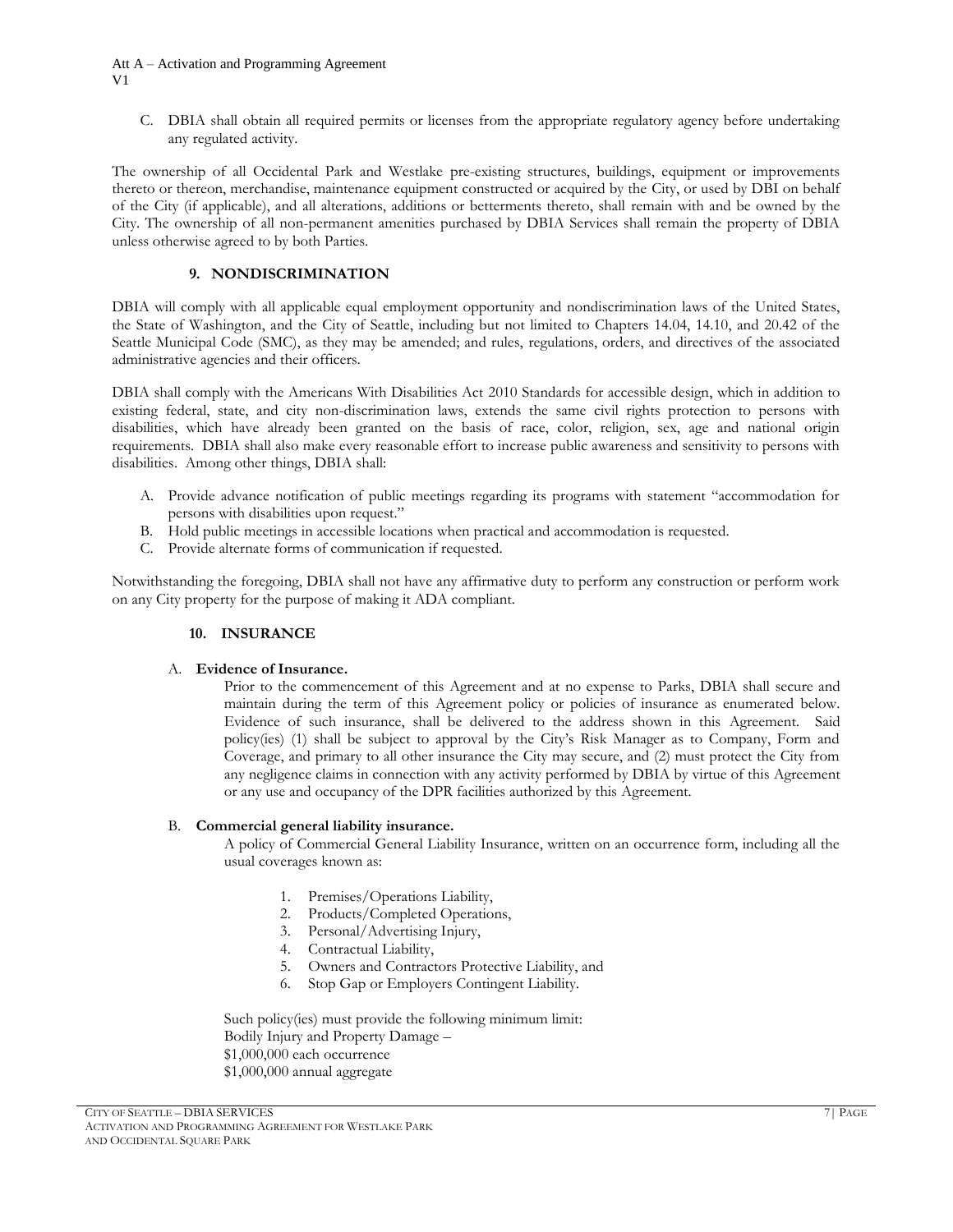Any deductible or self-insured retention must be disclosed and is subject to approval by the City's Risk Manager.

#### C. **Requirements.**

Coverage and/or limits may be altered or increased as necessary, by agreement of the Parties. Said insurance policy(ies) and subsequent renewals must be maintained in full force and effect, at no expense to the City, throughout the entire period of the Agreement. The following documents must be provided as evidence of insurance coverage:

## **i. Declarations.**

A copy of the policy's declarations pages, showing the policy effective dates, limits of liability and the Schedule of Forms and Endorsements.

ii. **Required Separation of Insured Provision and Endorsement; Cross-Liability Exclusion and other Endorsements Prohibited**: DBIA's insurance policy shall include a "separation of insureds" or "severability" clause that applies coverage separately to each insured and additional insured, except with respect to the limits of the insurer's liability. DBIA shall provide the City a copy of the endorsement naming the City of Seattle as an Additional Insured, showing the policy number and signed by an authorized representative, on Form CG2026 (ISO) or comparable. A copy of the "Endorsements Form" to the policy that shows endorsements issued on the policy, and which include any company-specific or manuscript endorsements. A copy of an endorsement stating that "The coverages provided by this policy to the City or any other named insured shall not be terminated, reduced or otherwise materially changed without providing at least forty-five (45) days prior written notice to the City of Seattle."

DBIA's insurance policy shall not contain any provision, exclusion or endorsement that limits, bars, or effectively precludes the City of Seattle from coverage or asserting a claim under DBIA's insurance policy on the basis that the coverage or claim is brought by an insured or additional insured against an insured or additional insured under the policy. DBIA's CGL policy shall NOT include any of the following Endorsements (or their equivalent endorsement or exclusions): (a) Contractual Liability Limitation, (CGL Form 21 39 or equivalent), b) Amendment Of Insured Contract Definition, (CGL Form 24 26 or equivalent), (c) Limitation of Coverage to Designated Premises or Project, (CGL Form 21 44 or equivalent), (d) any endorsement modifying or deleting the exception to the Employer's Liability exclusion, (e) any "Insured vs. Insured" or "cross-liability" exclusion, and (f) any type of punitive, exemplary or multiplied damages exclusion. DBIA's failure to comply with any of the requisite insurance provisions shall be a material breach of, and grounds for, the immediate termination of the Agreement with the City of Seattle; or if applicable, and at the discretion of the City of Seattle, shall serve as grounds for the City to procure or renew insurance coverage with any related costs of premiums to be repaid by DBIA or reduced and/or offset against the Contract.

#### D. **Business automobile liability insurance.**

When a vehicle is used on Parks property under this Agreement then a policy of Business Automobile Liability, including coverage for owned, non-owned, leased or hired vehicles is required. Such policy(ies) must provide the following minimum limit:

Bodily Injury and Property Damage: \$1,000,000 per person \$1,000,000 per occurrence

#### E. **Worker's COMPENSATION INSURANCE.**

A policy of Worker's Compensation to comply with all applicable workers' compensation, occupational disease, and occupational health and safety laws, statutes, and regulations to the full extent applicable. Such workers' compensation and occupational disease requirements shall include coverage for all employees suffering bodily injury (including death) by accident or disease, which arises out of or in the connection with the performance of this Agreement.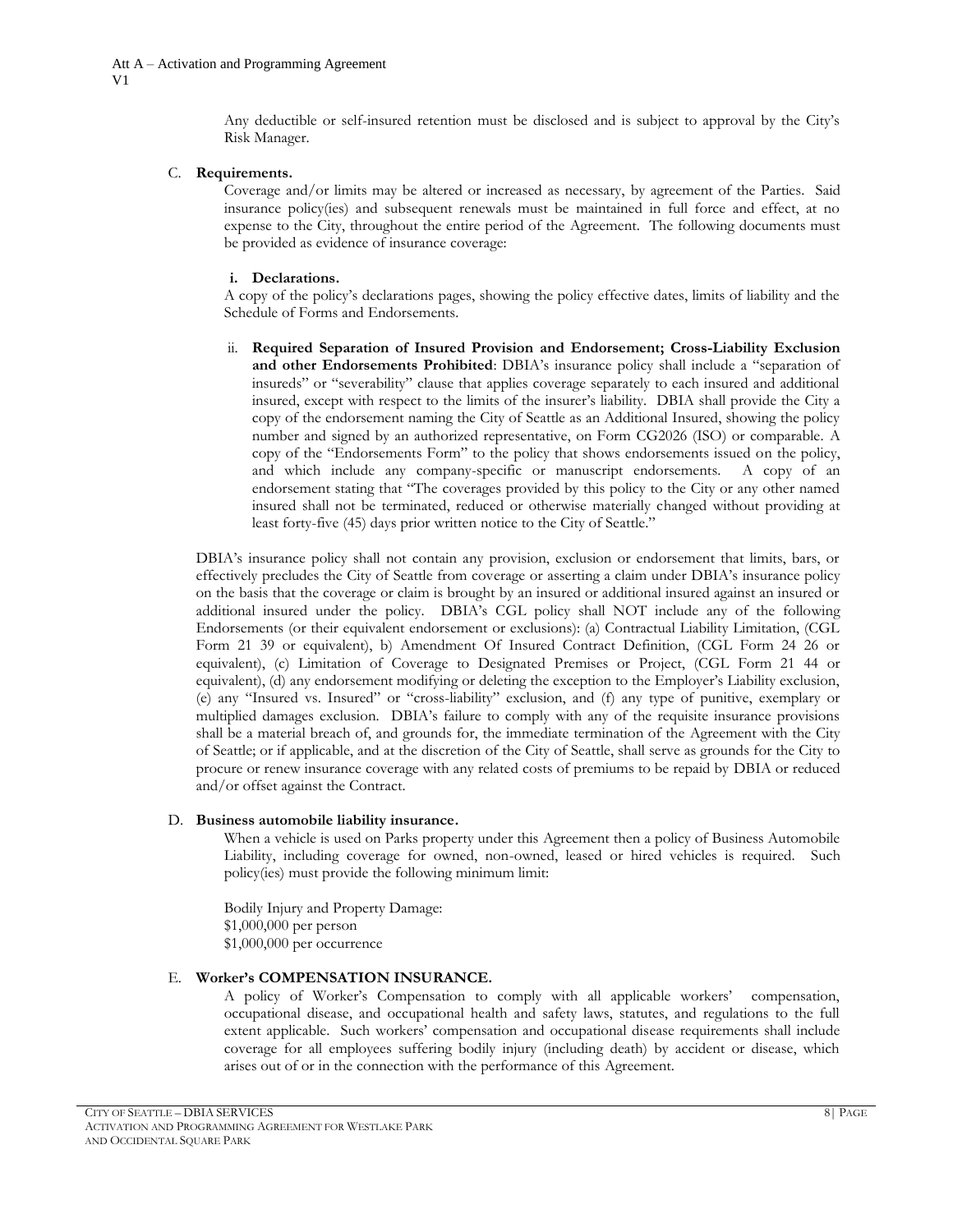# F. **Rating & city approval.**

All policies shall be subject to approval by the City's Risk Manager as to company (must be rated A-VII or higher in the A.M. Best's Key Rating Guide and licensed to do business in the State of Washington or issued as a surplus line by a Washington Surplus lines broker), form and coverage, and primary to all other insurance

# **11. FINANCIAL AND ACCOUNTING PROCEDURES/BUSINESS RECORDS**

- A. Accounting Procedures. DBIA shall employ a method of accounting for all the funds, permit fees, revenues and expenses in connection with the activation and programming services of the Occidental Park and Westlake Park that correctly and accurately reflect the gross receipts and disbursements received or made by DBIA for performance under this Agreement in a separate and wholly segregated account. DBIA shall establish and implement adequate internal controls for this operation and all cashiering and cash handling that comply with GAAP, and with the City's cash handling policies to be provided by Parks prior to the execution of this Agreement. The method of accounting, including bank accounts, established for the operation shall be separate from the accounting system used for any other business operated by DBIA.
- B. Monthly Reports and Transactions. DBIA shall provide to the City a Quarterly Report of the previous quarter's transactions that includes the current quarter and year-to-date, and income statement, as defined in **EXHIBIT E**.
- C. As requested by the City, DBIA shall provide a copy of every bank deposit slip and a copy of every credit card batch settlement for the previous month(s), and a revenue report that separates the revenue by category and source approved by the City (excluding revenue derived from sponsorships, pass-through payments of DBIA collections, contributions, donations and grants from other city or other public, private or non-profit entities to DBIA).
- D. After review of the above items, the City may request additional reports that detail previous transactions related to the activities described in this Agreement.
- E. Types of Business Records. DBIA shall keep and store within the city limits of Seattle, Washington the following records and documents:
	- i. Regular books of account such as general ledgers;
	- ii. Journals including any supporting and underlying documents such as vouchers, checks, tickets, bank statements, etc.;
	- iii. Sales tax returns and checks and other documents proving payment of sums shown;
	- iv. Cash register tapes or computerized records for the identification of day-to-day sales; Logs showing the dates and times of programming activities and events that generated revenue; and
	- v. Any other accounting records that the City, in its sole discretion, deems necessary for proper reporting of receipts.
	- vi. All books and records related to the activities performed pursuant to this Agreement will be turned over to the City after 3 (Three) years for retention in City archives, in City-authorized storage boxes with a completed City archival form attached to each box as required by the City Archivist.
- F. Annual Financial Statements. The City may request and DBIA shall provide to the satisfaction of the City audits of financial statements related to the activities performed pursuant to this Agreement.
- G. Public Records. All information obtained in connection with the City's inspections of the records or audits and all information submitted to the City may be or become subject to public inspection and/or reproduction as public records.

# **12. AUDIT**

Upon City's request and with 10 days notice, DBIA shall permit the City and any other governmental agency ("Agency") involved in the funding of the Work to inspect and audit all pertinent books and records. DBIA agrees to comply with the City's examination of all applicable records, inspection and verification rights, and/or audit requirements related to DBIA's performance of this Agreement. This includes work of DBIA, any subcontractor, or any other person or entity that performed connected or related Work. Such books and records shall be made available at all times deemed necessary by the Agency, including up to six years after final payment or release of withheld amounts. Such inspection and audit shall occur in King County, Washington, or other reasonable locations that the Agency selects. DBIA shall supply or permit the Agency to copy such books and records. DBIA shall ensure that inspection, audit and copying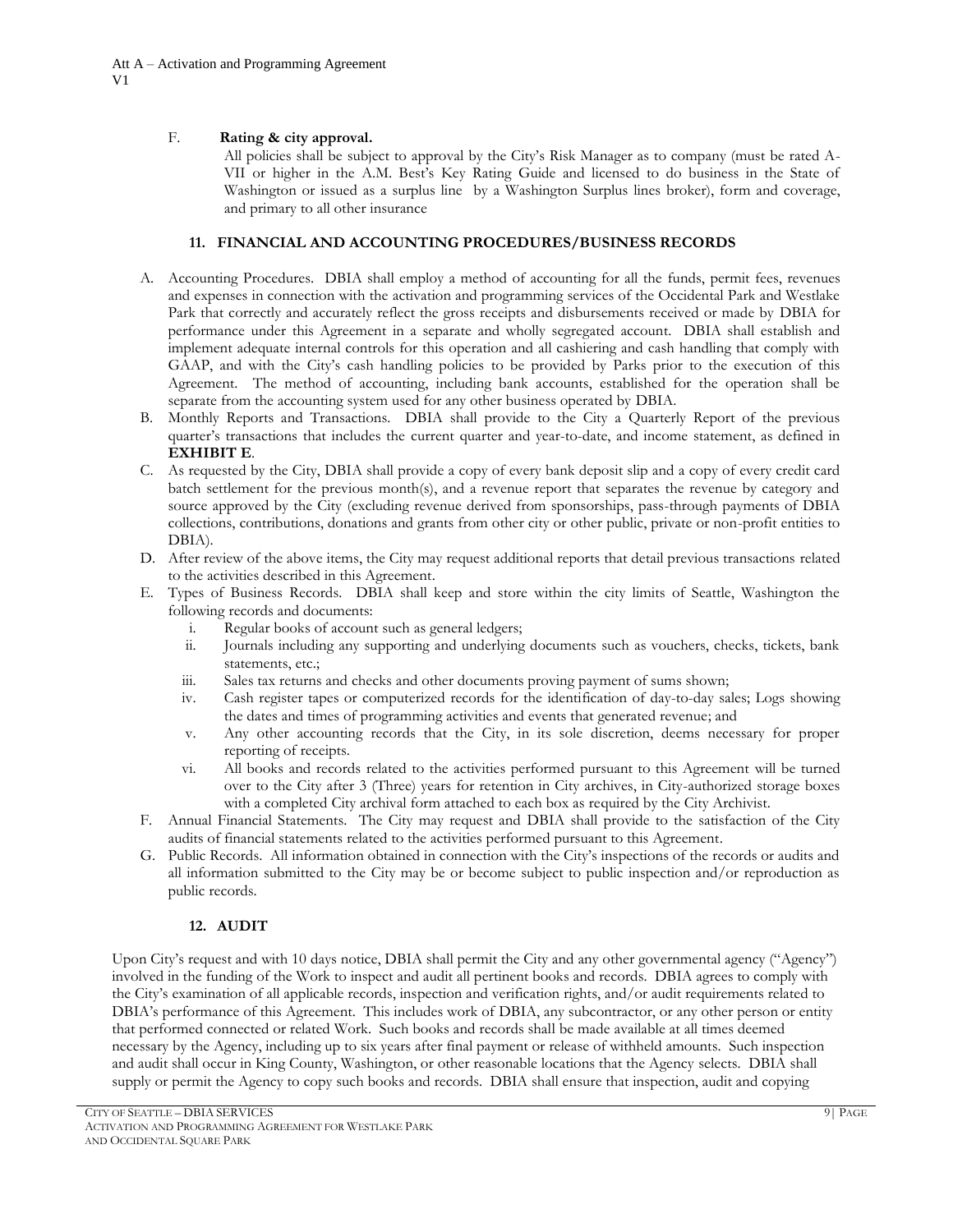rights of the Agency is a condition of any subcontract, agreement or other arrangement under which any other persons or entity may perform Work under this Agreement.

# **13. INDEPENDENT CONTRACTOR**

The relationship of DBIA to the City due to this Agreement shall be that of an independent contractor and not a City employee. Neither DBIA nor any of DBIA's employee or employments performing services under this Agreement shall be an employee of the City. Except as set forth in this Agreement, the City has neither direct nor immediate control over DBIA nor the right to control the manner or means by which DBIA works. This Agreement prohibits DBIA to act as an agent or legal representative of the City. DBIA is not granted express or implied rights or authority to assume or create any obligation or responsibility for or in the name of the City, or to bind the City. The City is not liable for or obligated to pay sick leave, vacation pay, or any other benefit of employment, nor to pay social security or other tax that may arise from employment to DBIA. If the City needs DBIA to work on City premises and/or with City equipment, the City may provide the necessary premises and equipment. Such premises and equipment are exclusively for the Work and not to be used for any other purpose. If DBIA works on the City premises using City equipment, DBIA remains an independent contractor and does not function as a City employee.

# **14. ASSIGNMENT AND SUBCONTRACTING**

DBIA shall not assign its obligations under this Agreement. DBIA shall not subcontract its obligations under this Agreement without the City's written consent, which may be granted in the City's sole discretion but shall not be unreasonably withheld. Any subcontract made by DBIA shall incorporate by reference this Agreement, except as otherwise provided. DBIA shall ensure that all sub consultants comply with the obligations and requirements of the subcontract. The City's consent to any assignment or subcontract does not release DBIA from liability or any obligation within this Agreement, whether before or after City consent, assignment or subcontract.

# **15. NONDISCRIMINATION**

DBIA will comply with all applicable equal employment opportunity and nondiscrimination laws of the United States, the State of Washington, and the City of Seattle, including but not limited to Chapters 14.04, 14.10, and 20.42 of the Seattle Municipal Code (SMC), as they may be amended; and rules, regulations, orders, and directives of the associated administrative agencies and their officers. Failure to comply with any of the terms of these provisions shall be a material breach of this Agreement.

# **16. CITY CODE AND ETHICAL STANDARDS**

DBIA shall promptly notify the City in writing of any person expected to be a DBIA worker (including any DBIA employee, sub consultant, principal, or owner) and was a former City officer or employee within the past twelve (12) months.

DBIA shall ensure compliance with the City Ethics Code by any DBIA worker when the Work or matter related to the Work is performed by a DBIA worker who has been a City officer or employee within the past two years.

DBIA shall provide written notice to the City of any DBIA worker who shall or is expected to perform over 1,000 hours of contract work for the City within a rolling 12-month period. Such hours include those performed for DBIA and other hours that the worker performed for the City under any other contract. Such workers are subject to the City Ethics Code, SMC 4.16. DBIA shall advise their workers of this requirement.

DBIA shall not directly or indirectly offer anything of value (such as retainers, loans, entertainment, favors, gifts, tickets, trips, favors, bonuses, donations, special discounts, work or meals) to any City employee, volunteer or official that is intended, or may appear to a reasonable person to be intended, to obtain or give special consideration to DBIA. Promotional items worth less than \$25 may be distributed by DBIA to City employees if DBIA uses the items as routine and standard promotional materials. Any violation of this provision may cause termination of this Agreement. Nothing in this Agreement prohibits donations to campaigns for election to City office, so long as the donation is disclosed as required by the election campaign disclosure laws of the City and of the State.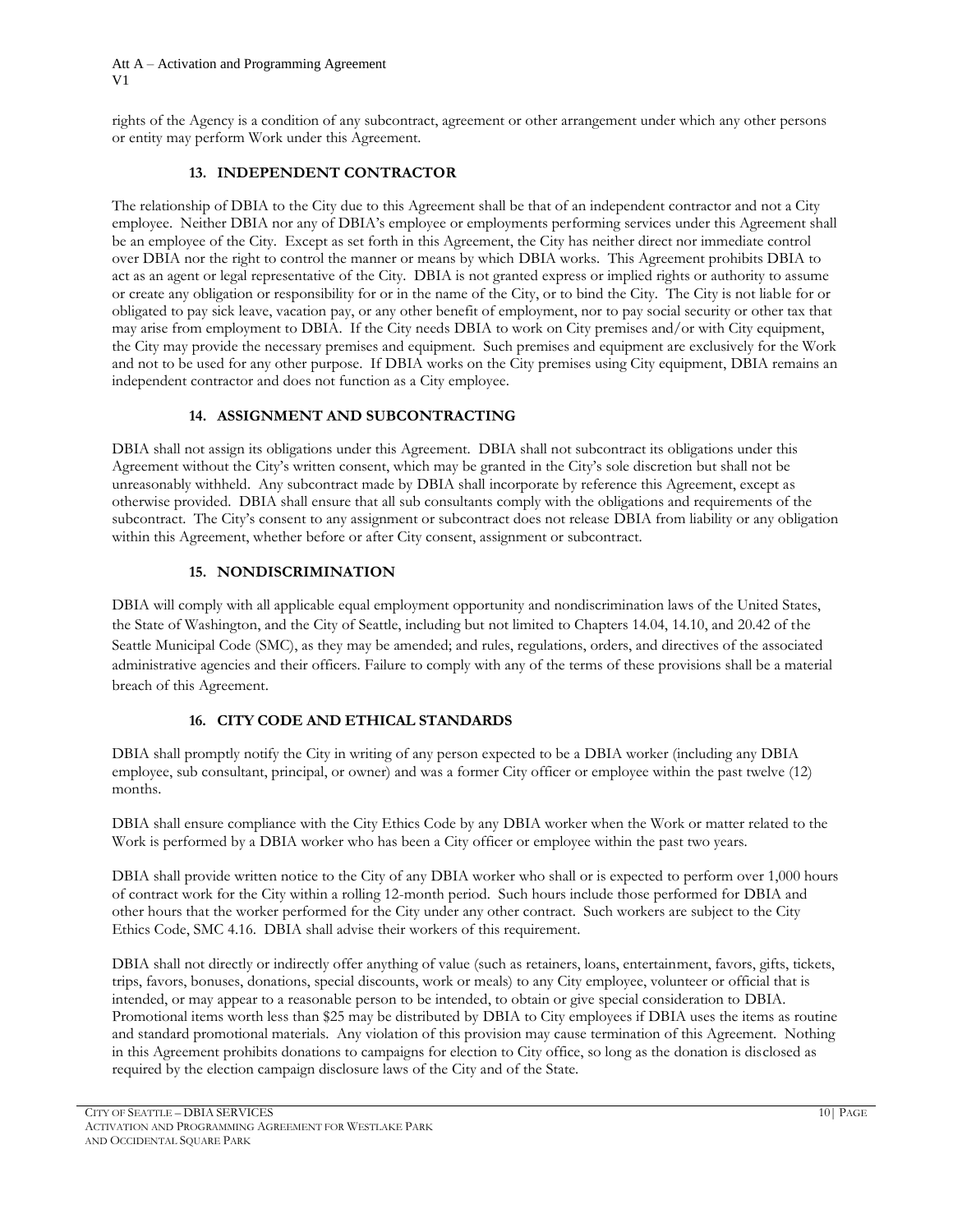## **17. NO CONFLICT OF INTEREST**

DBIA confirms that DBIA or workers have no business interest or a close family relationship with any City officer or employee who was or will be involved in DBIA selection, negotiation, drafting, signing, administration or evaluation of DBIA's work. As used in this Section, the term DBIA includes any worker of DBIA who was, is, or will be, involved in negotiation, drafting, signing, administration or performance of the Agreement. The term "close family relationship" refers to: spouse or domestic partner, any dependent parent, parent-in-law, child, son-in-law, daughter-in-law; or any parent, parent in-law, sibling, uncle, aunt, cousin, niece or nephew residing in the household of a City officer or employee described above.

#### **18. INTELLECTUAL PROPERTY RIGHTS**

- A. Copyrights. DBIA shall retain the copyright (including the right of reuse) to all materials and documents prepared by DBIA for the Work, whether or not the Work is completed. DBIA grants to the City a nonexclusive, irrevocable, unlimited, royalty-free license to use, copy and distribute every document and all the materials prepared by DBIA for the City under this Agreement. If requested by the City, a copy of all drawings, prints, plans, field notes, reports, documents, files, input materials, output materials, the media upon which they are located (including cards, tapes, discs, and other storage facilities), software program or packages (including source code or codes, object codes, upgrades, revisions, modifications, and any related materials and/or any other related documents or materials developed solely for and paid for by the City to perform the Work, shall be promptly delivered to the City.
- B. Patents: DBIA assigns to the City all rights in any invention, improvement, or discovery, with all related information, including but not limited to designs, specifications, data, patent rights and findings developed with the performance of the Agreement or any subcontract. Notwithstanding the above, DBIA does not convey to the City, nor does the City obtain, any right to any document or material utilized by DBIA created or produced separate from the Agreement or was pre-existing material (not already owned by the City), provided that DBIA has identified in writing such material as pre-existing prior to commencement of the Work. If pre-existing materials are incorporated in the work, DBIA grants the City an irrevocable, non-exclusive right and/or license to use, execute, reproduce, display and transfer the pre-existing material, but only as an inseparable part of the work.
- C. The City may make and retain copies of such documents for its information and reference with their use on the project. DBIA does not represent or warrant that such documents are suitable for reuse by the City or others, on extensions of the project or on any other project.

# **19. CONFIDENTIALITY**

Under Washington State Law (reference RCW Chapter 42.56, the *Public Records Act*) all materials received or created by the City of Seattle are **public records**. These records include but are not limited to bid or proposal submittals, agreement documents, contract work product, or other bid material. Some records or portions of records are legally *exempt from disclosure* and can be redacted or withheld. The Public Records Act (RCW 42.56 and RCW 19.10) describes those exemptions. DBIA must familiarize themselves with the Washington State Public Records Act (PRA) and the City of Seattle's process for managing records.

**Protecting your Materials from Disclosure (Protected, Confidential, or Proprietary):** You must determine and declare any materials you want exempted (redacted), and that you believe are eligible for redaction. This includes but is not limited to your contract materials and work products.

**Contract Work Products:** If you wish to assert exemptions for your contract work products you must notify the Parks at the time such records are generated.

Please note the City cannot accept a generic marking of materials, such as marking everything with a document header or footer, page stamp, or a generic statement that a document is non-disclosable, exempt, confidential, proprietary, or protected. You may not exempt an entire page unless each sentence is entitled to exemption; instead, identify paragraphs or sentences that meet the RCW exemption criteria you are relying upon.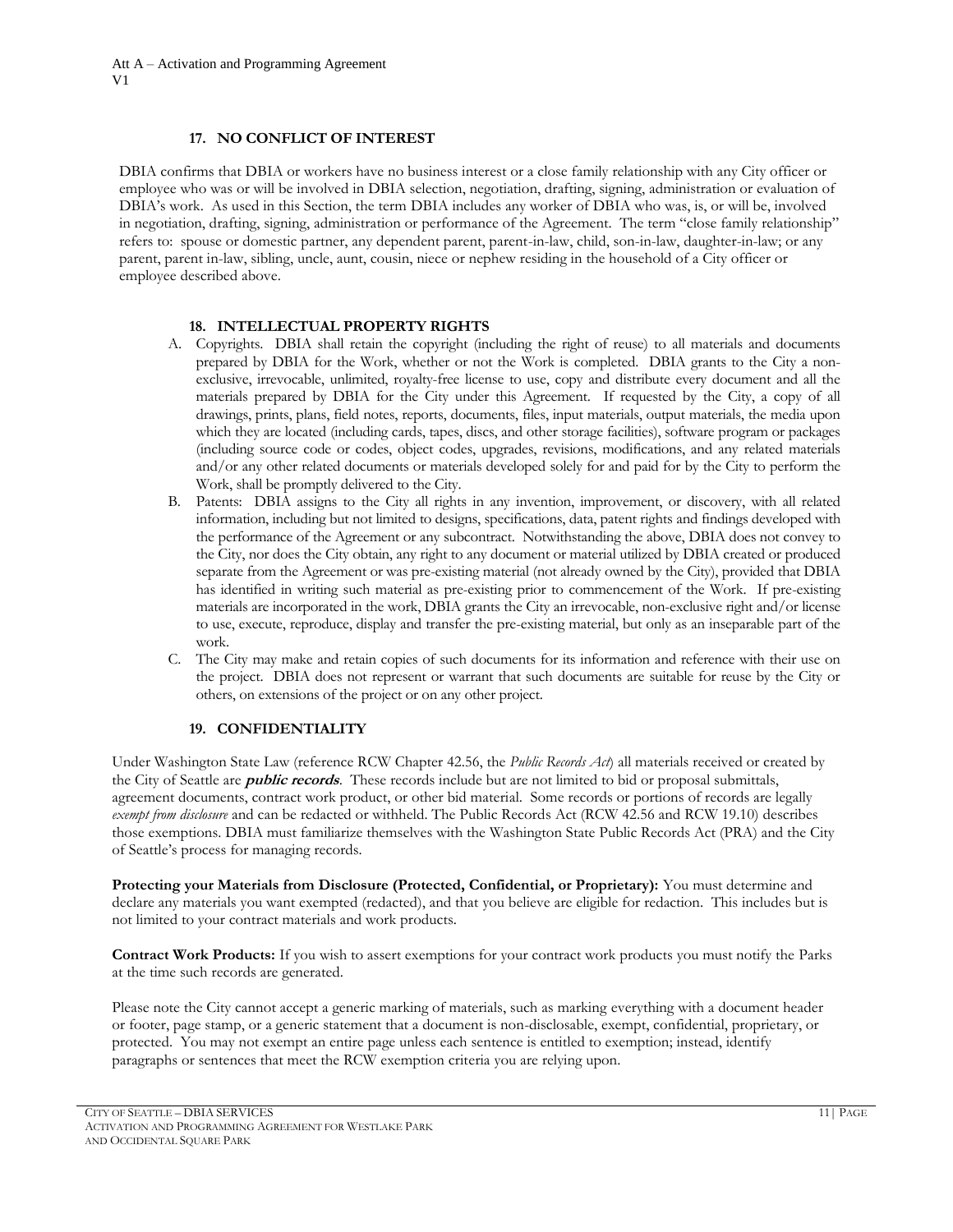## **City's Response to a Public Records Act Requests:** The City will prepare two versions of your materials:

Full Redaction: A public copy that redacts (blacks out) both the exemptions (such as social security numbers) identified by the City and also materials or text you identified as exempt. The fully redacted version is made public upon contract execution and will be supplied with no notification to you.

Limited Redaction: A copy that redacts (blacks out) only the exemptions (such as social security numbers) identified by the City. This does not redact (black out) exemptions you identified. The Limited Redaction will be released only after you are provided "third party notice" that allows you the legal right under RCW 42.56.540 to bring a legal action to enjoin the release of any records you believe are not subject to disclosure.

If any requestor seeks the Limited Redacted or original versions, the City will provide you "third party notice", giving ten business days to obtain a temporary restraining order while you pursue a court injunction. A judge will determine the status of your exemptions and the Public Records Act.

## **20. DISPUTES**

Any dispute or misunderstanding that may arise under this Agreement, concerning DBIA's performance, shall first be through negotiations, if possible, between DBIA's Vice President Public Area Management and the City's Center City Parks Manager. It shall be referred to the Director and DBIA's senior executive(s). If such officials do not agree upon a decision within a reasonable period of time, either party may decline or discontinue such discussions and may then pursue the legal means to resolve such disputes, including but not limited to alternative dispute resolution processes. Nothing in this dispute process shall mitigate the rights of the City to terminate the contract. Notwithstanding all of the above, if the City believes in good faith that some portion of the Work has not been completed satisfactorily, the City may require DBIA to correct such work prior to the City payment. The City will provide to DBIA an explanation of the concern and the remedy that the City expects. The City may withhold from any payment otherwise due, an amount that the City in good faith finds to be under dispute, or if DBIA provides no sufficient remedy, the City may retain the amount equal to the cost to the City for otherwise correcting or remedying the work not properly completed. In the event that any dispute cannot be resolved through negotiations, venue for any litigation arising out of this Agreement shall be in King County Superior Court.

# **21. INDEMNIFICATION**

A. DBIA releases and shall defend, indemnify, and hold the City and its officers, employees and agents harmless from all losses, liabilities, claims (including claims arising under federal, state or local laws or regulations) (and including, but not limited to, claims for infringement of any copyright, patent, trademark, or trade secret), costs (including attorneys' fees), actions or damages of any sort caused by DBIA's performance or nonperformance of the services to be provided under this Agreement attributable to the acts or omissions, willful misconduct, or breach of this Agreement by DBIA, or DBIA's sub consultants, servants, agents, officers or employees. This obligation to defend and indemnify the City extends to any claims of discrimination, retaliation, harassment, and all other employment-related claims arising from the conduct of any DBIA agent or employee. In furtherance of these obligations, and only regarding the City and its officers, employees, and agents, DBIA waives any immunity it may have or limitation on the amount or type of damages imposed under Title 51 RCW, or any other industrial insurance, workers compensation, disability, employee benefit or similar laws. DBIA acknowledges that the foregoing waiver of immunity was mutually negotiated, and that the contract amount reflects this negotiation.

B. For any claims caused by or resulting from the concurrent negligence of the City and DBIA, DBIA only shall be obligated to defend and indemnify the City to the extent of DBIA's negligence. DBIA shall have no obligation to defend or indemnify the City for any claims caused by or resulting from the City's sole negligence.

C. With respect to the First Amendment and expressive activities described in Section 3(B)(a)-(b) and Section 4A(b), DBIA shall have no obligation to defend, indemnify and/or hold the City harmless from any claims arising out of or related to (1) the City's regulating, permitting and responsibility for free speech activities and events in Occidental Square Park and Westlake Park; and (2) parks maintenance, operational and programming services described in **EXHIBIT D.** The indemnification provided for in this section shall survive any termination or expiration of this Agreement.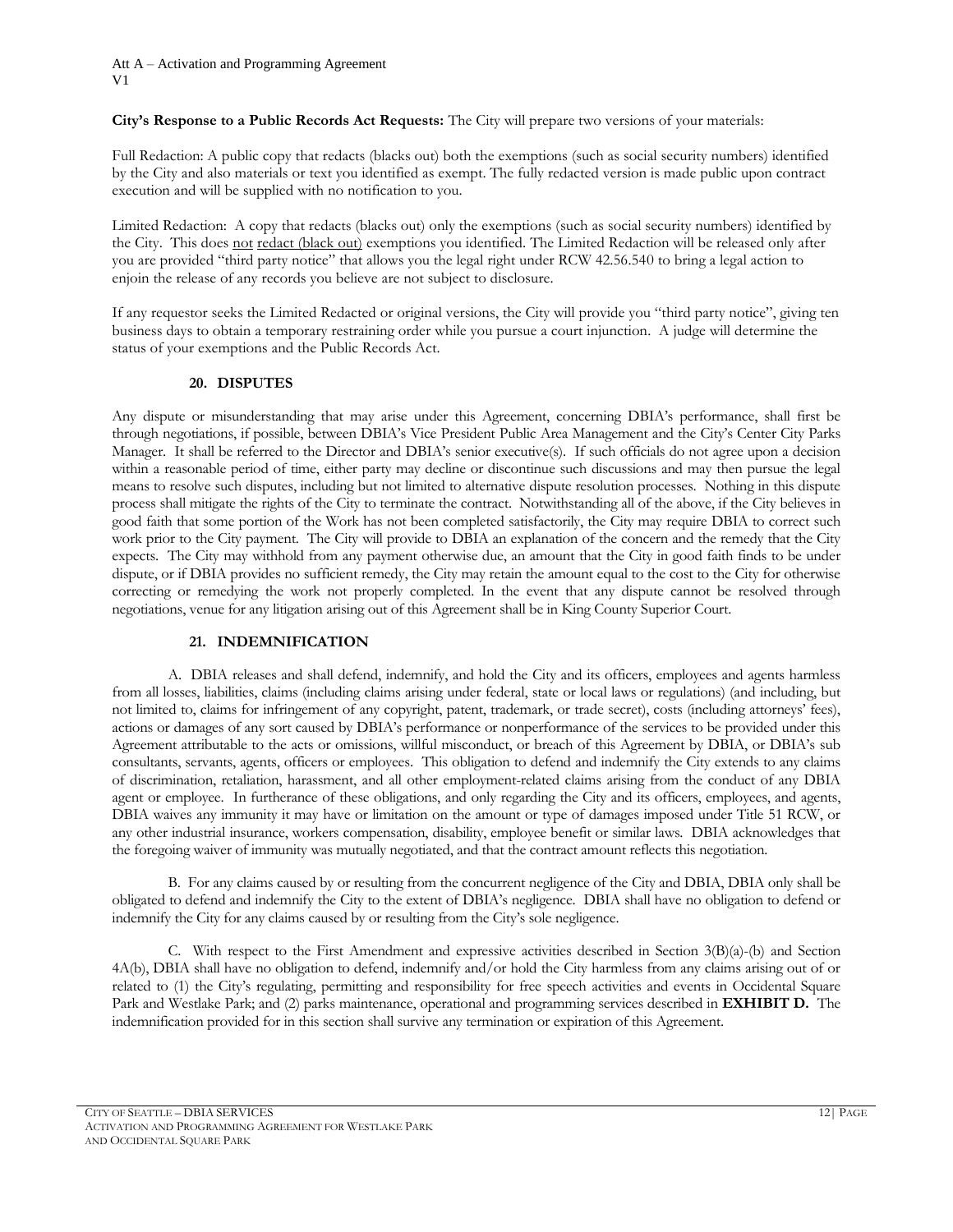## **22. TERMINATION**

- A. For Cause: The City may terminate the Agreement if DBIA is in material breach of this Agreement, and such breach has not been corrected to the City's reasonable satisfaction in a timely manner.
- B. For Reasons Beyond Control of Parties: Either party may terminate this Agreement without recourse by the other where performance is rendered impossible or impracticable for reasons beyond such party's reasonable control, such as, but not limited to, an act of nature, war or warlike operation, civil commotion, riot, labor dispute including strike, walkout or lockout, except labor disputes involving DBIA's own employees, sabotage, or superior governmental regulation or control.
- C. For Convenience: The City or DBIA may terminate this Agreement without cause and including the Party's convenience, upon thirty (30) days written notice. To the extent, DBIA exercises termination for compliance it shall ensure strict compliance with all provisions in this Agreement including without limitation the financial and measurement responsibilities of DBIA in Section 3.E. Financials and Measurements of this Agreement**,**  and the financial and accounting procedures set forth in Section 11 of this Agreement, Financial And Accounting Procedures/Business Records.
- D. Notice: Notice of termination under this Section shall be given by the party terminating this Agreement to the other not fewer than thirty (30) business days prior to the effective date of termination.
- E. Actions upon Termination: If termination occurs through no fault of DBIA, DBIA shall be paid for the services properly performed prior to termination, with any reimbursable expenses then due, but such compensation shall not exceed the maximum compensation to be paid under the Agreement. DBIA agrees this payment shall fully and adequately compensate DBIA and all sub consultants for all profits, costs, expenses, losses, liabilities, damages, taxes and charges of any kind (whether foreseen or unforeseen) attributable to the termination of this Agreement.

# **23. AGREEMENT ALTERATIONS AND AMENDMENTS**

DBIA and the CITY agree that the Consultant Agreement (as defined in the Recitals to this Agreement), including all terms and conditions therein, shall be rescinded and substituted with this Agreement, which covers the same subject matter and obligations and responsibilities between the Parties for the activation and programming services for Westlake Park and Occidental Square Park. DBIA and the CITY agree that upon the mutual execution of this Agreement by the Parties and the approval and authorization by ordinance by the City of Seattle City Council, this Agreement shall become effective and shall wholly supersede, substitute and replace the Consultant Agreement.

The parties acknowledge and agree that this Agreement and the attached and incorporated Exhibits sets forth the entire understanding and complete agreement between DBIA and the CITY, and all prior or contemporaneous agreements, undertakings, communications or representations of the parties with respect to the subject(s) contained herein this Agreement are null and void. No changes to provisions, price, quality, or Statement of Work, or the Exhibits attached to this Agreement will be effective without the written consent of both parties. This Agreement may be amended by mutual Agreement of the parties on a quarterly basis, throughout this pilot. Such amendments shall not be binding unless they are in writing and signed by personnel authorized to bind each of the parties.

# **24. APPLICABLE LAW**

This Agreement shall be construed and interpreted under the laws of the State of Washington. The venue of any legal action or claim brought under this Contract shall be in the Superior Court for King County.

# **25. SECTION HEADINGS, AND SUB-HEADINGS, INCORPORATED DOCUMENTS/EXHIBITS AND ORDER OF PRECEDENCE**

The headings used herein are inserted for convenience only and do not define or limit the contents. No verbal agreement or conversation between any officer, agent, associate or employee of The City and any officer, agency, employee or associate of DBIA prior to the execution of this Agreement shall affect or modify any of the terms or obligations in this Agreement. The following documents are incorporated by reference into this Agreement. Where there is conflict or gap among these documents, the controlling document will be resolved in the following order of precedence: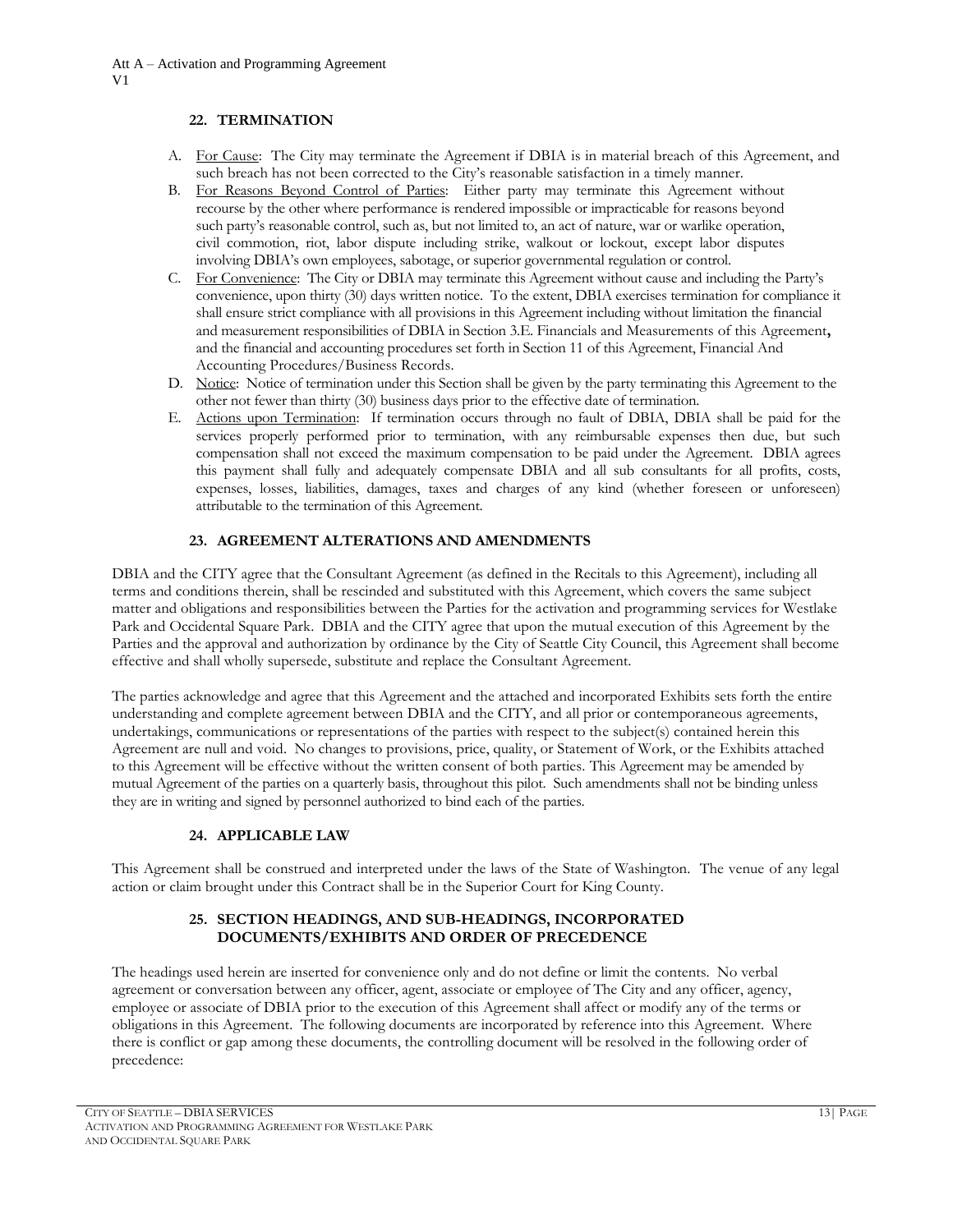- A. Applicable federal, state and local statutes, laws and regulations;
- B. This Agreement
- C. All Exhibits and Attachments to this AGREEMENT including:
	- i. Exhibit A DESIGN, ACTIVATION AND PROGRAM PLAN AND BUDGET
	- ii. Exhibit B PERMITTING PROTOCOLS INCLUDING ALLOWABLE FEES AND **CHARGES**
	- iii. Exhibit C PRINCIPLES AND THRESHOLDS TO GUIDE IMPROVEMENTS
	- iv. Exhibit D- PARKS MAINTENANCE AND PARK RANGER SERVICE LEVELS
	- v. Exhibit E REPORTING COMMITMENTS
	- vi. Exhibit F PROPERTY DESCRIPTION, CURRENT CONDITIONS, AND MAPS OF OCCIDENTAL SQUARE PARK AND WESTLAKE PARK

# **26. NOTICE**

All notices under this Agreement shall be delivered to the following, addresses (or such other addresses as either party may designate in writing):

| <b>Contact for DBIA</b> is: |  | Contact for the City is: |                                 |
|-----------------------------|--|--------------------------|---------------------------------|
| Name:                       |  | Name:                    | Victoria Schoenburg             |
| Address:                    |  | Address:                 | 100 Dexter Ave N                |
| State,<br>City,<br>Zip:     |  | City,<br>State,<br>Zip:  | Seattle WA 98109                |
| Phone:                      |  | Phone:                   | 206-684-7031                    |
| Fax:                        |  | Fax:                     |                                 |
| Email:                      |  | Email:                   | victoria.schoenburg@seattle.gov |

# **27. MISCELLANEOUS PROVISIONS**

A. Binding Agreement: This Agreement shall not be binding until signed by both parties. The provisions, covenants and conditions in this Agreement shall bind the parties, their legal heirs, representatives, successors and assigns.

B. Remedies Cumulative: Rights under this Agreement are cumulative and nonexclusive of any other remedy of law or in equity.

C. Captions: The titles of sections or subsections are for convenience only and do not define or limit the contents.

D. Severability: If any term or provision is determined by a court of competent jurisdiction to be invalid or unenforceable, the remainder of this Agreement shall not be affected, and each term and provision shall be valid and enforceable to the fullest extent permitted by law.

E. Waiver: No covenant, term or condition or the breach shall be deemed waived, except by written consent of the party against whom the waiver is claimed, and any waiver of the breach of any covenant, term or condition shall not be deemed a waiver of any preceding or succeeding breach of the same or any other covenant, term of condition. Neither the acceptance by the City of any performance by DBIA after the time the same shall